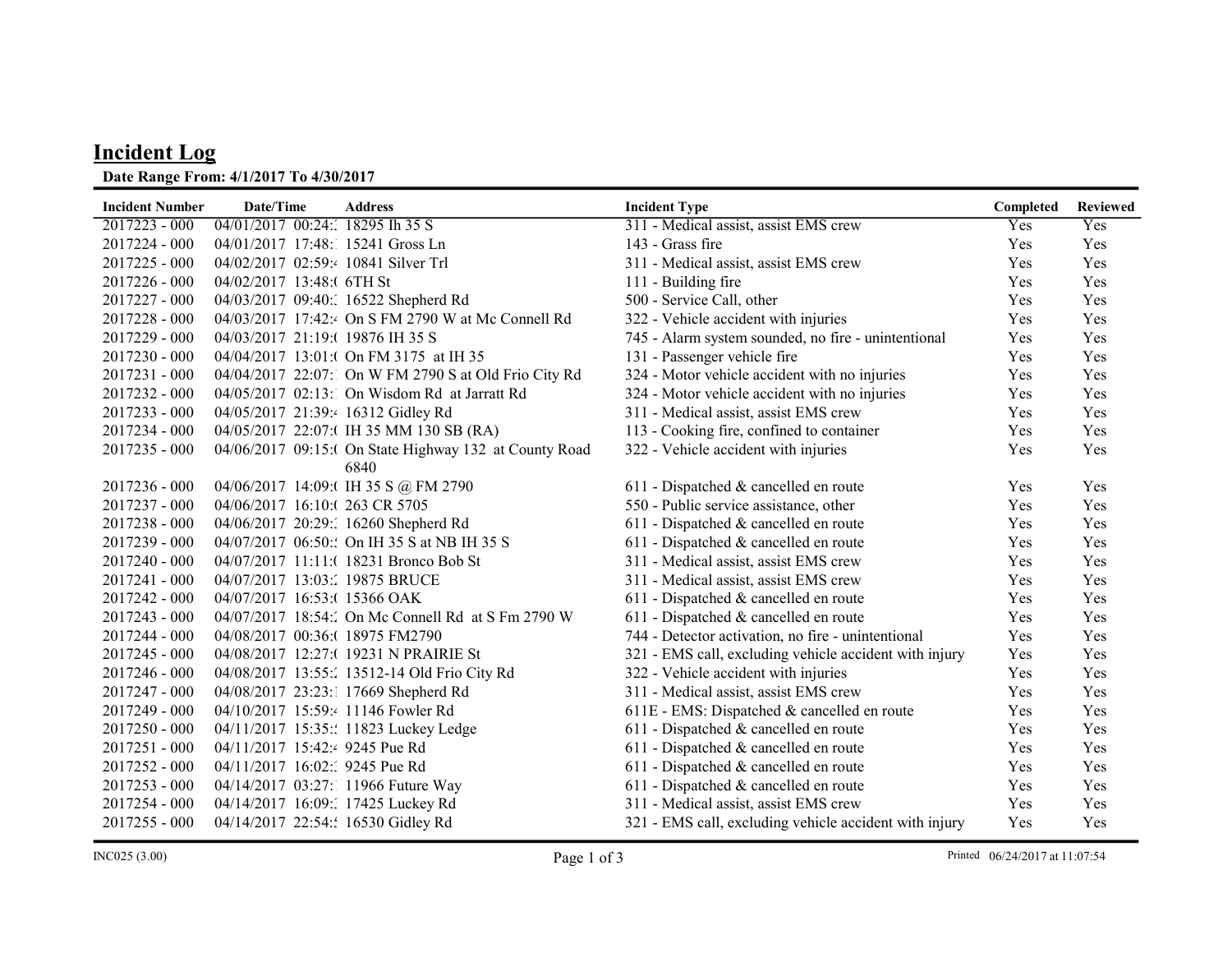| <b>Incident Number</b> | Date/Time                            | <b>Address</b>                                   | <b>Incident Type</b>                                     | Completed | <b>Reviewed</b> |
|------------------------|--------------------------------------|--------------------------------------------------|----------------------------------------------------------|-----------|-----------------|
| 2017256 - 000          | 04/15/2017 00:38:( 12372 Pearsall Rd |                                                  | 131 - Passenger vehicle fire                             | Yes       | Yes             |
| 2017259 - 000          | 04/18/2017 12:43:( 11129 Fowler Rd   |                                                  | 311 - Medical assist, assist EMS crew                    | Yes       | Yes             |
| $2017260 - 000$        | 04/18/2017 15:42:(IH 35 MM 133       |                                                  | 143 - Grass fire                                         | Yes       | Yes             |
| 2017261 - 000          |                                      | 04/18/2017 15:45:( On IH 35 S at NB IH 35 S      | 143 - Grass fire                                         | Yes       | Yes             |
| 2017262 - 000          | 04/18/2017 15:53:1 17650 Blk IH 35 S |                                                  | 611 - Dispatched & cancelled en route                    | Yes       | Yes             |
| 2017263 - 000          |                                      | 04/18/2017 18:55: 15034 WISDOM Rd                | 143 - Grass fire                                         | Yes       | Yes             |
| 2017264 - 000          | 04/20/2017 21:00:: 15400 Blk Ih 35 S |                                                  | 611 - Dispatched & cancelled en route                    | Yes       | Yes             |
| 2017265 - 000          |                                      | 04/21/2017 07:07:: 16680 W FM 2790 S # rm 4      | 311 - Medical assist, assist EMS crew                    | Yes       | Yes             |
| 2017266 - 000          | 04/21/2017 15:02:4 14474 Jarratt Rd  |                                                  | 321 - EMS call, excluding vehicle accident with injury   | Yes       | Yes             |
| 2017267 - 000          |                                      | 04/21/2017 21:56: On Ih 35 S at Shepherd Rd      | 611 - Dispatched & cancelled en route                    | Yes       | Yes             |
| $2017268 - 000$        |                                      | 04/22/2017 07:36:(11680 S FM 2790 W              | 733 - Smoke detector activation due to malfunction       | Yes       | Yes             |
| 2017269 - 000          | 04/22/2017 12:08:4 15994 Blk Ih 35 S |                                                  | 611 - Dispatched & cancelled en route                    | Yes       | Yes             |
| 2017270 - 000          | 04/22/2017 16:35:4 17125 Ih 35 S #1  |                                                  | 321 - EMS call, excluding vehicle accident with injury   | Yes       | Yes             |
| 2017271 - 000          | 04/22/2017 18:56: 16092 Gidley Rd    |                                                  | 321 - EMS call, excluding vehicle accident with injury   | Yes       | Yes             |
| 2017272 - 000          | 04/23/2017 02:52:: 18085 Shepherd Rd |                                                  | 321 - EMS call, excluding vehicle accident with injury   | Yes       | Yes             |
| 2017273 - 000          |                                      | 04/23/2017 03:07: On Fowler Rd at Hermosa Valley | 611 - Dispatched & cancelled en route                    | Yes       | Yes             |
| 2017274 - 000          | 04/23/2017 08:08: 13910 Tondre Rd    |                                                  | 321 - EMS call, excluding vehicle accident with injury   | Yes       | Yes             |
| 2017275 - 000          | 04/23/2017 10:08:( 15800-15 IH 35 S  |                                                  | 322 - Vehicle accident with injuries                     | Yes       | Yes             |
| 2017276 - 000          | 04/23/2017 15:40:( 15366 Oak St      |                                                  | 700 - False alarm or false call, other                   | Yes       | Yes             |
| 2017277 - 000          | 04/23/2017 23:13:( 14098 Pearsall Rd |                                                  | 321 - EMS call, excluding vehicle accident with injury   | Yes       | Yes             |
| 2017278 - 000          |                                      | 04/24/2017 08:02: On Ih 35 S at Kinney Rd        | 321 - EMS call, excluding vehicle accident with injury   | Yes       | Yes             |
| 2017279 - 000          |                                      | 04/24/2017 11:18:( 19317 McDONALD ST             | 700 - False alarm or false call, other                   | Yes       | Yes             |
| 2017280 - 000          |                                      | 04/24/2017 20:17:( 17215 Herman J Ln             | 321 - EMS call, excluding vehicle accident with injury   | Yes       | Yes             |
| 2017281 - 000          |                                      | 04/24/2017 21:54:(14143 Bill Oliver Rd           | 321 - EMS call, excluding vehicle accident with injury   | Yes       | Yes             |
| 2017282 - 000          |                                      | 04/25/2017 01:11:( On ADAMS at SOMERSET          | 321 - EMS call, excluding vehicle accident with injury   | Yes       | Yes             |
| 2017283 - 000          | 04/25/2017 14:03:: 11079 Pearsall Rd |                                                  | 321 - EMS call, excluding vehicle accident with injury   | Yes       | Yes             |
| 2017284 - 000          | 04/25/2017 17:04: 14265 Wheeler Rd   |                                                  | 321 - EMS call, excluding vehicle accident with injury   | Yes       | Yes             |
| 2017285 - 000          |                                      | 04/25/2017 23:25:(18975 W FM 2790 S              | 700 - False alarm or false call, other                   | Yes       | Yes             |
| 2017286 - 000          | 04/26/2017 09:43:(19790 S IH 35      |                                                  | 743 - Smoke detector activation, no fire - unintentional | Yes       | Yes             |
| 2017287 - 000          | 04/26/2017 13:07:( 19790 S IH 35     |                                                  | 743 - Smoke detector activation, no fire - unintentional | Yes       | Yes             |
| 2017288 - 000          | 04/26/2017 15:52: 16782 IH 35 S      |                                                  | 600 - Good intent call, other                            | Yes       | Yes             |
| 2017289 - 000          |                                      | 04/28/2017 10:27:( 19300 Bl McDonald St          | 324 - Motor vehicle accident with no injuries            | Yes       | Yes             |
| 2017290 - 000          | 04/28/2017 13:32:( ROYAL OAKS Dr     |                                                  | 611 - Dispatched & cancelled en route                    | Yes       | Yes             |
| 2017291 - 000          |                                      | 04/28/2017 22:35:( On FM 2790 N at FM 463        | 500 - Service Call, other                                | Yes       | Yes             |
| 2017292 - 000          |                                      | 04/29/2017 03:03: 14571 GREENWOOD Rd #2          | 611 - Dispatched & cancelled en route                    | Yes       | Yes             |
| 2017293 - 000          |                                      | 04/29/2017 10:57: 11750 FOWLER Rd                | 321 - EMS call, excluding vehicle accident with injury   | Yes       | Yes             |
| 2017294 - 000          | 04/29/2017 16:12:( 11197 Fowler Rd   |                                                  | 412 - Gas leak (natural gas or LPG)                      | Yes       | Yes             |
| 2017295 - 000          | 04/30/2017 13:38:4 11125 Fowler Rd   |                                                  | 311 - Medical assist, assist EMS crew                    | Yes       | Yes             |